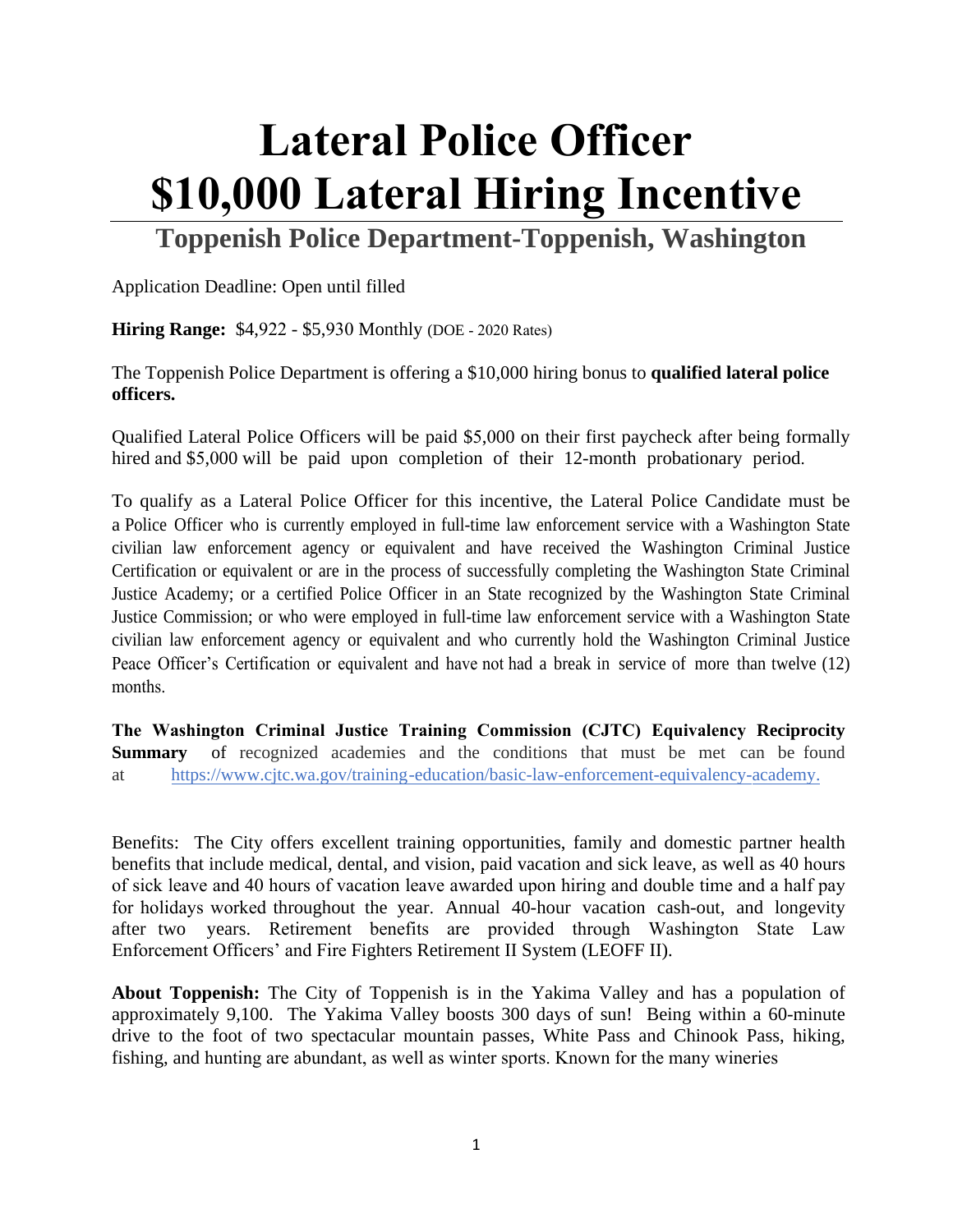throughout the Yakima Valley, breweries are now making their way on the scene. If one runs out of things to do, Toppenish is only a two and half-hour drive to Seattle and a three-hour drive to Portland, Oregon. With the Columbia Gorge only a 60-minutes away, fishing and windsurfing are abundant, along with other various other outdoor activities.

The Toppenish Police Department is a full-service organization with challenging opportunities in police work for individuals who are interested in providing quality law enforcement services to the public. Its officers are charged with protecting life and property through the enforcement of laws and local ordinances including the prevention, detection and investigation of crimes and civil infractions.

The position is covered under the provisions of an agreement between the City and the Toppenish Police Officers Guild.

## **ADDITIONAL INFORMATION**

**Minimum Qualifications:** The ideal candidate must maintain self-discipline and credibility through honest and ethical behavior and must have strong skills and abilities in a wide variety of areas including communication, creative problem solving, community service, teamwork and leadership.

**Job Requirements:** Candidates must meet the following requirements prior to the examination date:

- 21 years of age
- High School Diploma or its equivalent
- Valid driver's license
- Completed a state certified law enforcement academy
- Maintained any mandated certification such as firearms qualification and first aid/CPR
- Be a WSCJTC certified commission peace officer or eligible to attend the WSCJTC Basic Law Enforcement Equivalency Academy and currently employed as Police Officer.

The City of Toppenish requires successful completion of a thorough background investigation, and post offer psychological and medical examination, including pre-employment drug screen.

Candidates must successfully complete each step of the selection process to obtain an offer of employment. Candidates may be removed from the process at any time for failing to meet the established standards.

**Application:** All candidates must complete a City of Toppenish employment application and the additional Police Waiver. These items can be located at the City of Toppenish's website employment opportunity at www.[cityoftoppenish.us](http://cityoftoppenish.us/employment-opportunities/)

**Structured Oral Interview:** The interview assesses law enforcement experience as well as the skills necessary to be successful as a police officer such as observation skills, problem solving ability, persuasiveness and flexibility.